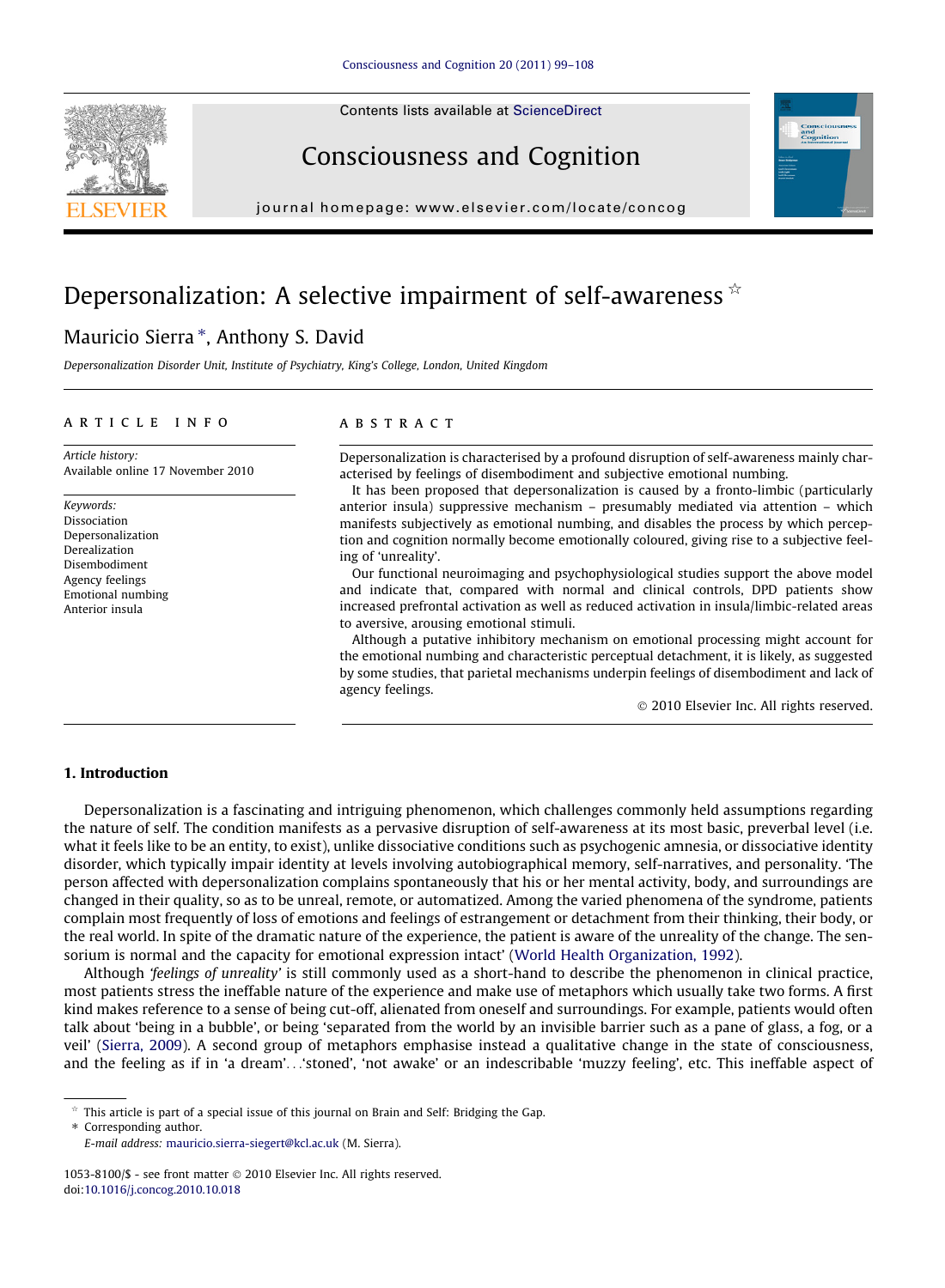depersonalization sets it apart from other 'neurotic' conditions such as 'hypochondriasis', or 'conversion disorders', where vivid, detailed and often dramatic descriptions are commonplace.

''What has really been changed or diminished with the onset of depersonalization cannot be expressed in speech. Even educated people (as in some cases in the literature) have given no clearer description, they only used metaphors. Now here is, I think, the point to which the interest of the psychopathologist should be directed. Where normal speech proves unable to deal with an event in consciousness, one may assume that something important is there. Perhaps an underlying brain anomaly makes itself perceptible in this way. Psychopathologists have not bothered very much about this remarkable fact'' ([Mayer-Gross, 1935](#page--1-0), p. 106).

Another commonly observed feature in patients' accounts of their experience is the frequent use of the expression 'as if' to qualify their descriptions (e.g. 'I have the feeling as if I am not really here, and as if these were not my hands' etc.). Such expressions have been traditionally interpreted as evidence of the non-delusional (i.e. nonpsychotic) nature of depersonalization. However, the use of 'as if' expressions is more likely to be intended as a critique regarding the adequacy of the description used, rather than a critique of the reality of the experience itself. Thus, while it is true that patients remain painfully aware of the anomalous nature of their experience, they remain convinced that a fundamental, albeit ineffable change has taken place in them.

Another conceptual problem with the use of 'unreality feelings' as a general descriptor of depersonalization is that the term introduces a negative definition which has poor explanatory value as it alludes to something missing from normal experience without clarifying its nature ([Radovic & Radovic, 2002; Sierra & Berrios, 2001](#page--1-0)). Historically, there has been disagreement as to the nature of this putative 'missing experience', and different writers proposed that depersonalization stemmed from either perceptual, emotional, memory or body image related impairments. Underlying all these hypotheses is the notion that the phenomenological complexity of depersonalization could be reduced to the impairment of a single mental function.

An alternative view, that depersonalization could be best conceptualised as a syndrome rather than a symptom, became well established in the first half of the 20th century [\(Shorvon, 1946; Sierra & Berrios, 1997](#page--1-0)). The following description by [Schilder \(1928\)](#page--1-0), illustrates this:

''To the depersonalized individual the world appears strange, peculiar, foreign, dream like. Objects appear at times strangely diminished in size, at times flat. Sounds appear to come from a distance. The tactile characteristics of objects likewise seem strangely altered, but the patients complain not only of the changes in their perceptivity but their imagery appears to be altered. Patients characterise their imagery as pale, colourless and some complain that they have altogether lost the power of imagination. The emotions likewise undergo marked alteration. Patients complain that that they are capable of experiencing neither pain or pleasure; love and hate have perished with them. They experience a fundamental change in their personality, and the climax is reached with their complaints that they have become strangers to themselves. It is as though they were dead, lifeless, mere automatons. The objective examination of such patients reveals not only an intact sensory apparatus, but also an intact emotional apparatus. All these patients exhibit natural affective reactions in their facial expressions, attitudes, etc.; so that it is impossible to assume that they are incapable of emotional response''.

In the above description Schilder describes four main and distinct experiential components; namely: (1) an experience of feeling cut-of or alienated from surroundings (i.e. derealization); (2) difficulties remembering or imagining things; (3) inability to feel emotions; and (4) a feeling of disembodiment, described as a feeling of being dead, or automaton-like. Interestingly, such four symptom-domains would seem to broadly correspond with those very mental functions historically deemed relevant to the genesis of depersonalization ([Sierra & Berrios, 1997\)](#page--1-0).

Further evidence supporting the view that depersonalization is characterised by several distinct symptoms was marshalled by a study, which compared 200 historical cases of chronic depersonalization published in the neuropsychiatric literature since the late 19th century, with 45 current patients with depersonalization disorder (DPD). The study revealed the presence of five symptoms which showed little variation between the historical and modern clinical samples [\(Sierra &](#page--1-0) [Berrios, 2001](#page--1-0)): (1) complaints of changes in body experience; (2) automaton-like feelings (i.e. loss of feelings of agency); (3) emotional numbing; (4) changes in the subjective experience of imagery and autobiographical recollections; and (5) complaints of changes in visual perception of surroundings.

In spite of its apparent symptom diversity, it might still be the case that depersonalization could result from a single, pervasive experience of detachment equally affecting all aspects of experience. When described separately with regard to emotions, body experiencing, etc., this pervading detachment experience might give rise to the illusion of multiple symptoms. However, the fact that not all symptoms are always present; that some seem more stable than others, or show differential intensity [\(Sierra & Berrios, 2001](#page--1-0)), suggests that at least some of these symptoms belong to different experiential domains, with potentially distinct underlying mechanisms ([Sierra & Berrios, 1998; Sierra, Lopera, Lambert, Phillips, & David, 2002](#page--1-0)). Furthermore, two recent exploratory factor analysis studies using the Cambridge Depersonalization Scale (CDS), support the view that, rather than being a one-dimensional construct, 'depersonalization' represents the expression of several distinct underlying dimensions [\(Sierra & Berrios, 1999; Sierra, Baker, Medford, & David, 2005; Simeon et al., 2008\)](#page--1-0).

The first study was carried out on 145 DPD patients, most of whom had long-standing, constant depersonalization feelings ([Sierra et al., 2005\)](#page--1-0). Four well differentiated factors were found and were labelled as follows: (1) Anomalous body experience. (2) Emotional numbing. (3) Anomalous subjective recall. (4) Alienation from surroundings (i.e. derealization).